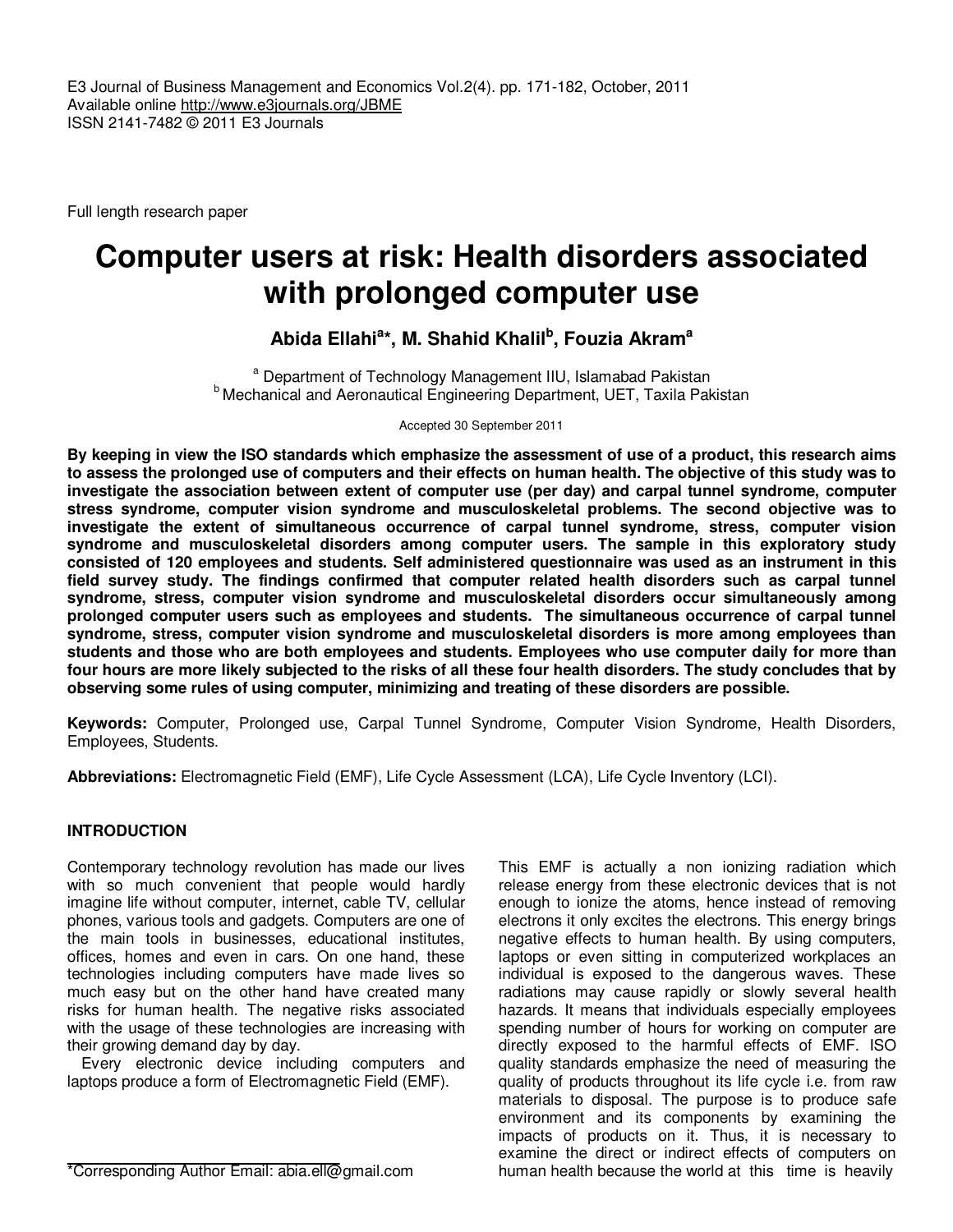

**Fig 1:** Life Cycle Impact Assessment Approach

dependent upon computers and it is human beings that use computers. Therefore, this study has made an attempt to investigate the reported health disorders among individuals working at computerized workplaces as a result of prolonged computer use. By conducting a field survey, computer users were asked to highlight health disorders they are facing due to extensive use of computers.

The scheme of study is as follows: After introduction, ISO 14040 Life Cycle Assessment, effects electromagnetic fields and other risk factors on human health are discussed. After it, Research Methodology, results and findings are elaborated. Conclusion and recommendation are discussed in the last section of this paper.

# **Literature Review**

# **Life Cycle Assessment (LCA)**

According to ISO 14040, Life Cycle Assessment (LCA) refers to the "notion that for a fair, holistic assessment the

raw material production, manufacture, distribution, use and disposal (including all intervening transportation steps) need to be assessed". It consists of three approaches Life-cycle management, Life-cycle inventory and Life-cycle impact assessment. The areas of protection in life cycle approach are human health, ecosystem quality, climate and resources. Life cycle impact assessment can be said as a holistic approach for environmental impacts. It represents measure of impact of a particular product e.g. computer which can damage one or more areas of production as shown in Figure 1. It not only takes into account the toxic emission from chemicals, but also considers land use, human health, radiations and loss of renewable and nonrenewable resources.

Figure 1 shows the life cycle inventory approach. It consists of life cycle results, midpoints (14 categories such as ionizing radiations, photochemical oxidations, global warming etc) and damage categories (human health, ecosystem quality, climate change and resources). The Life Cycle Impact Assessment (LCIA) methodology suggests a practical execution of a combined midpoint/damage approach, linking all types of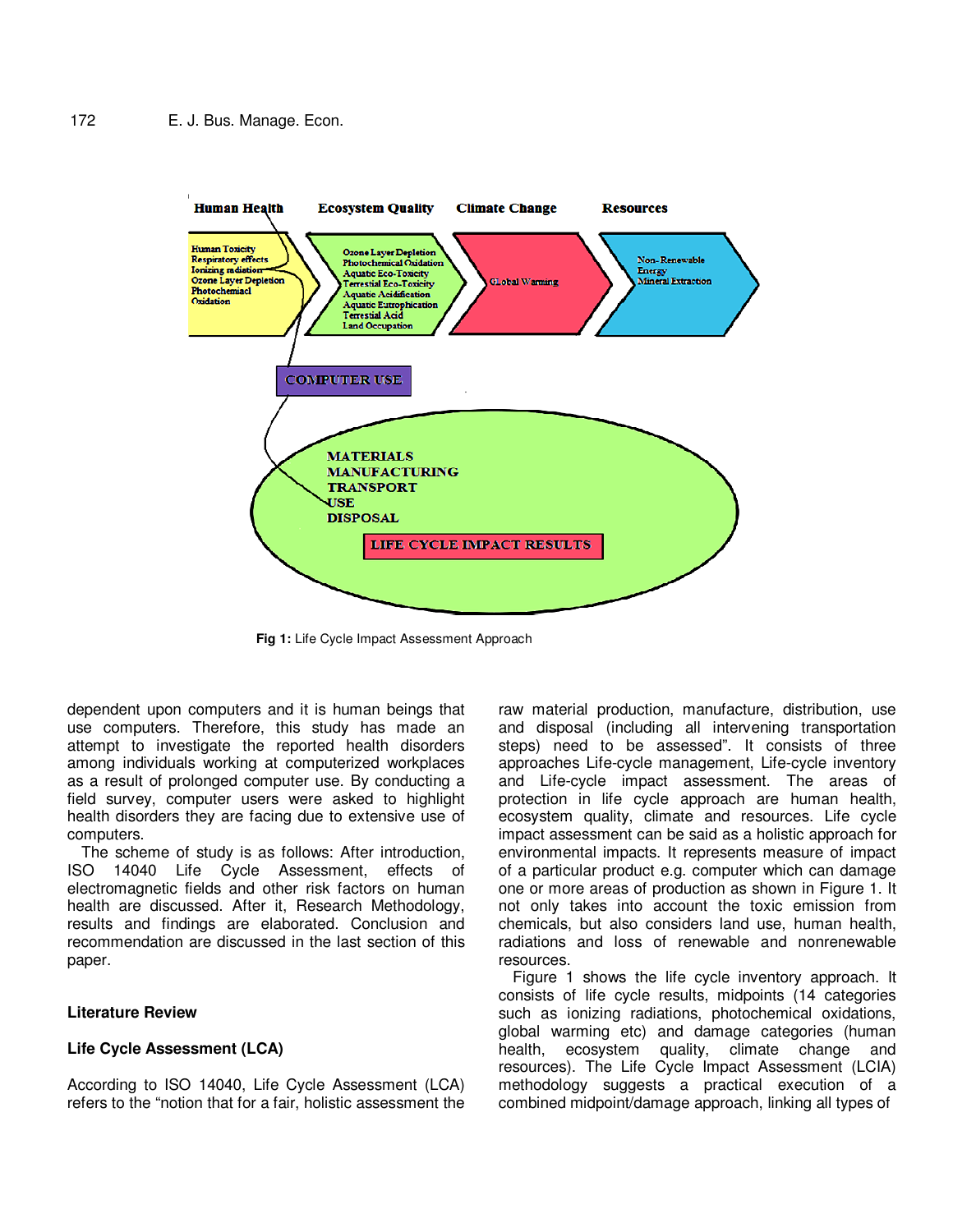

**Fig 2:** Environmental Impacts Caused by Production of PC System (Duan et al, 2008)

Life Cycle Inventory (LCI) results via 14 midpoint categories to 4 damage categories (Iftekhar Uddin and Jannatul Ferdous, 2010).

In one study Socolof, Overly and Geibig (2005) by using life cycle approach examined the environmental and human health impacts of functionally equivalent 17 inch CRT and 15-inch LCD computer monitors. They found that water eutrophication and aquatic ecotoxicity impacts during life cycle analysis were greater for the LCD while all other impact categories (e.g., resource use, energy, ozone depletion, landfill space use, human health toxicity) were greater for the CRT monitors. In another study Duan et al (2009) also conducted the life cycle assessment (LCA) to investigate the environmental performance of Chinese desktop personal computer system which follows the ISO14040 series. The results of their study also confirmed the environmental effects of computers. Figure 2 provides an overview of these results.

In both of studies, the effect of computer life cycle phases on environment including human health is confirmed. By keeping in view the ISO standards which also emphasize the need of assessment of use of a product, this research aims to assess the prolonged use of computers and their effects on human health.

#### **Electromagnetic fields and Human health**

Electromagnetic fields (EMFs) are invisible lines of force that occur whenever electricity is being conducted. The two types of electromagnetic fields are ionizing and nonionizing radiation. Ionizing radiation has enough energy to remove electrons from atoms. The loss of an electron with its negative charge causes the atom (or molecule) to become positively charged. Non-ionizing radiation is a series of energy waves composed of oscillating electric and magnetic fields traveling at the speed of light. Nonionizing radiation is found in a wide range of occupational settings and can pose a health risk to exposed workers if not properly controlled (Smith, 2010).

Computers are also one of the sources of electromagnetic field. However, because of complexity of the computer circuit the radiation mechanism of every part of a computer is not easy to explain therefore, currently no "electromagnetic radiation model" for whole computer system is available (Hong-xin et al., 2003). One of the reports of NYSUT federation explains that when a ray of oscillating electrons hit the bright surface of a computer screen, it produces a radiant image along with emitting radiations in the environment. These electrons hitting the computer screen also produce pulse electromagnetic radiation (PEMR) which continues for a number of hours even after the turning off the computer and negatively affect living cells.

The hazardous effects of these electromagnetic fields on human health are not explored in a comprehensive manner in research. There are few studies concerning this issues e.g (Barnes, 2006; Mercola, 2010; Kanapeckas et al., 2007). These few studies have focused on the effects of prolonged computer usage on health in form of ion depletion in air, environment due to monitors, radioactive emission from monitors (xrays/gamma rays, ultraviolet); glare and reflection from monitors; electrical field radiation, electromagnetic field from monitors; static voltage build from monitors; chemical outgases from computer hardware materials and ergonomics (Lee, 1994). Briggs-Kamara1et al., (2009) conducted a research to investigate the impact of computer and photocopier operations in environment of Nigerian University. Their study confirmed that radiation profile of the University shows on the whole health risks.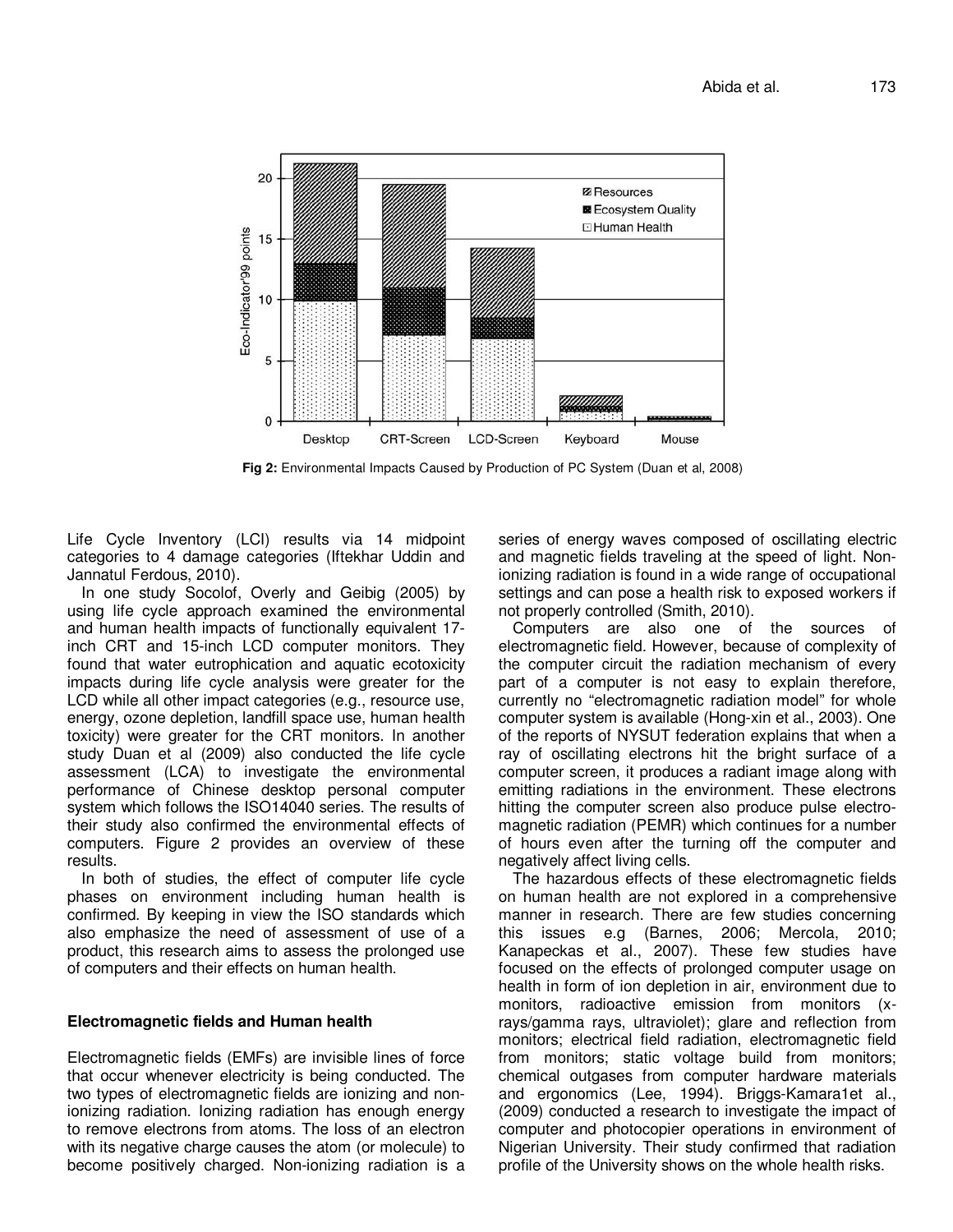**Table 1:** Additional Risk Factors

| <b>Risk factors</b>               | <b>Description</b>                                                                                                                                                                                                                                                                                      |  |  |
|-----------------------------------|---------------------------------------------------------------------------------------------------------------------------------------------------------------------------------------------------------------------------------------------------------------------------------------------------------|--|--|
| Awkward posture                   | Includes computer keying with the wrists bent reaching for the mouse                                                                                                                                                                                                                                    |  |  |
| Repetition                        | Performing the same motion such as keying, using a mouse, or other task every few seconds or<br>on a continuous basis for hours at a time or even the whole work shift                                                                                                                                  |  |  |
| Duration/lack of<br>recovery time | Working long periods at a computer or other job without breaks and changing tasks                                                                                                                                                                                                                       |  |  |
| Force                             | The effort it takes to move an object or to remain in a sitting, standing or other position for a long<br>time (prolonged static exertion). Another type of force, known as contact stress comes from<br>pressure against a part of a body, such as resting the wrists against a hard and/or sharp edge |  |  |
| Uncomfortable<br>environment      | Poor air quality, improper lighting, glare, noise and other conditions                                                                                                                                                                                                                                  |  |  |
| Organization of work              | Includes factors such as staffing levels, scheduling, workload and job pacing, electronic<br>monitoring, performing monotonous tasks, and the amount of control workers have over how they<br>perform their jobs. These are sometimes referred to as psychosocial factors                               |  |  |
| Source: AFSCME, 2006              |                                                                                                                                                                                                                                                                                                         |  |  |

Chad-Umoren et al. (2006) in two separate studies evaluated the radiation profile of the indoors and outdoor environment of physics laboratory of the Rivers State College of Education, Port Harcourt, Nigeria. Kanapeckas, et al (2007) in their study measured radiations of electromagnetic fields at 124 workplaces in 42 rooms of Kaunas University of Technology (KUT). They found that radiation level is well below the measured harmful level. Several researches conducted by Center for Radiological Health and Devices, Food and Drug Administration (FDA), Bell Laboratories show that Computer video display terminals "…emit little or no harmful ionizing (e.g., x-rays) or non-ionizing (e.g., infrared) radiation under normal operating conditions."

As there is lack of comprehensive research regarding hazardous effect of computer radiations, therefore, some sources warn about violent impacts over people's health while other sources are in doubt about these effects. The reason behind this is that mostly researchers have analyzed statistical data, for example range of frequencies and level of radiations etc; thus, it is difficult to evaluate the pure impacts on health.

# **Additional Risk Factors for Human Health**

According to Marriam- Webstar Dictionary (2010) risk factor is "something that increases risk or susceptibility". It can be said as the probability to occur a particular disease in a person. It can include working conditions as well. The risk factor associated with prolonged use of computer may cause many health problems. The most common risk factors that are source of most of health

problems or injuries in computer users are shown in Table 1 and figure 3.

Many researchers have confirmed that these risk factors have caused several diseases. The effects of computer work have been reviewed by some researchers. Punnett and Bergqvist (1997) reviewed 56 epidemiological studies on effects of computer work and concluded that use of computer and keyboard directly causing hand and wrist disorders and less consistently causing neck and shoulder disorders. Blatter and Bongers (2002) found that about four hour use of computer per day produces musculoskeletal disorders of neck or upper limb in women and six hours or more of computer use causes these symptoms in men. Keir et al., (1999) in their study calculated carpal tunnel pressure among 14 individuals working with 3 different mice. They confirmed that use of mouse is a cause of increasing carpal tunnel pressure.

Some other disorders are also associated with prolonged computer use. Many researchers (e.g Sheedy, 1992; Smith and Stammerjohn, 1981; Costanza, 1994) consider eye- related symptoms as more frequently occurring health disorder among computer users. It is known as Computer Vision Syndrome. Yan, eta.,l (2008) categorized its symptoms in three: (i) eye-related symptoms (e.g. "dry eyes, watery eyes, irritated eyes, burning eyes"), (ii) vision-related symptoms (e.g. "eyestrain, eye fatigue, headache, blurred vision, double vision"), and (ii) posture-related symptoms (e.g. "sore neck, shoulder pain, sore back"). In another study Wang et al., (1998) found that if computer is used more than 30 hours per week and more than 10 years, depression, obsession and somatic disorders increase. Adair, Ashley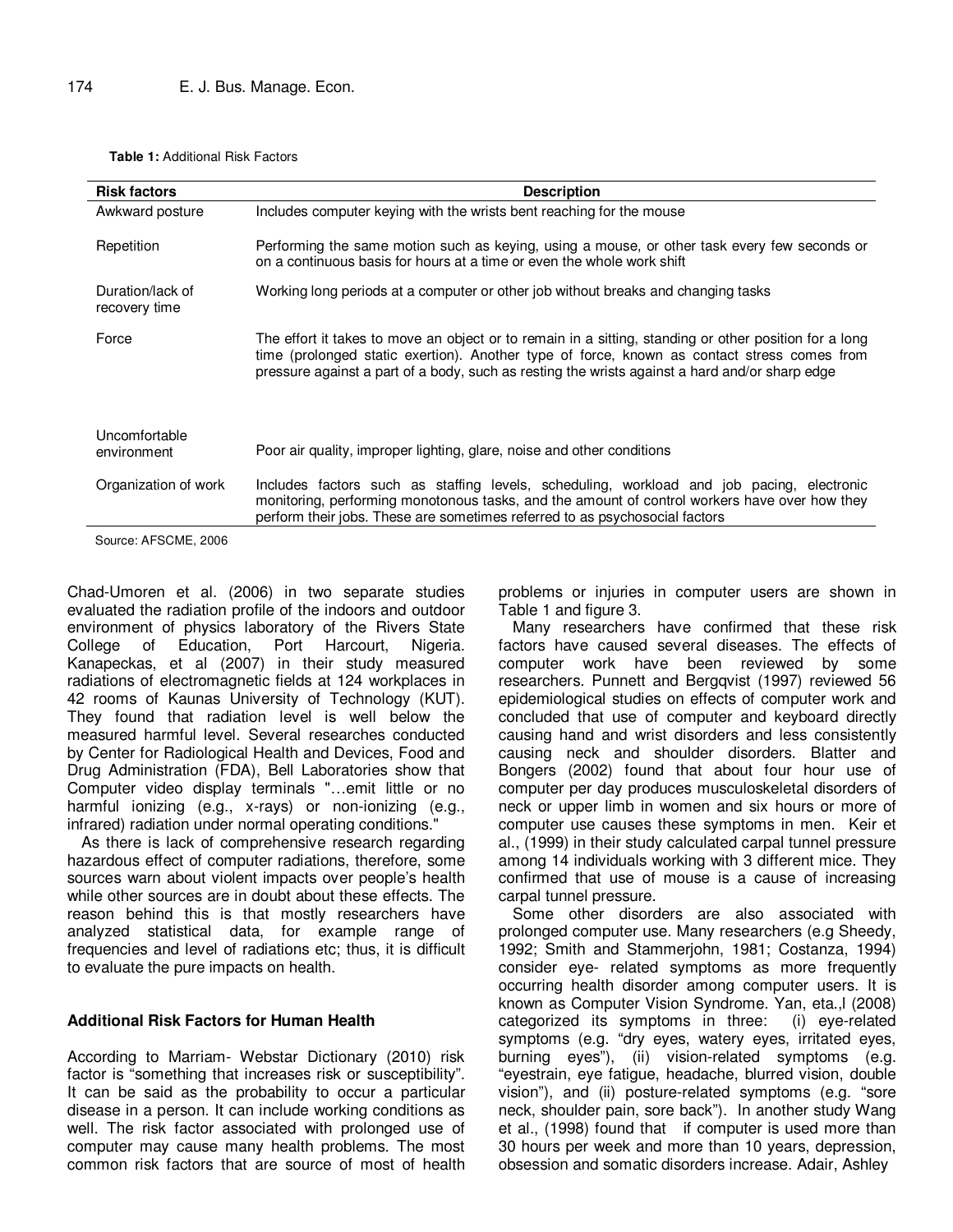

**Fig 3:** Visual Display of Additional Risk Factors (Source: AFSCME, 2006)

and Chou (1997) complained that studies regarding health effects of electronic devices including computers are characterized by inadequate assessment of field study. No single study fully distinguished the effects of video display terminals use on eyes, musculoskeletal system and job related stress. The review of literature also shows that frequently occurring health problem related with prolonged computer use are carpal tunnel syndrome, back, neck and shoulder problems, computer vision syndrome and stress. The researches conducted in this context have investigated these diseases separately. Still, no research has been reported in which all these frequently occurring diseases are studied together. Therefore, to fill this research gap, the present study by using field survey approach intends to investigate the prevalence of these diseases among prolonged computer users. The main aim of the study is to find a relationship between extent of computer use (per day) and carpal tunnel syndrome, stress, computer vision syndrome and neck and shoulder problems. The research questions addressed in this study are:

To what extent carpal tunnel syndrome, stress, computer vision syndrome and musculoskeletal problems occur simultaneously among prolonged computer users?

Is there any association between extent of computer use (per day) and carpal tunnel syndrome, computer stress syndrome, computer vision syndrome and musculoskeletal problems?

#### **METHODOLOGY**

The study adopted field survey approach as primary data source for investigating the research problem. The nature of study is exploratory. Self administered survey was used because in survey, researchers cannot direct the state of respondents, hence helps to generalize the results (Yalcinkaya, 2007). Secondly survey is able to provide a complete picture of affected computer users and also able to increase awareness about these health issues.

#### **Sample**

In this research individual user of computer was the unit of analysis. Employees from multinational companies and University Research degree students were the target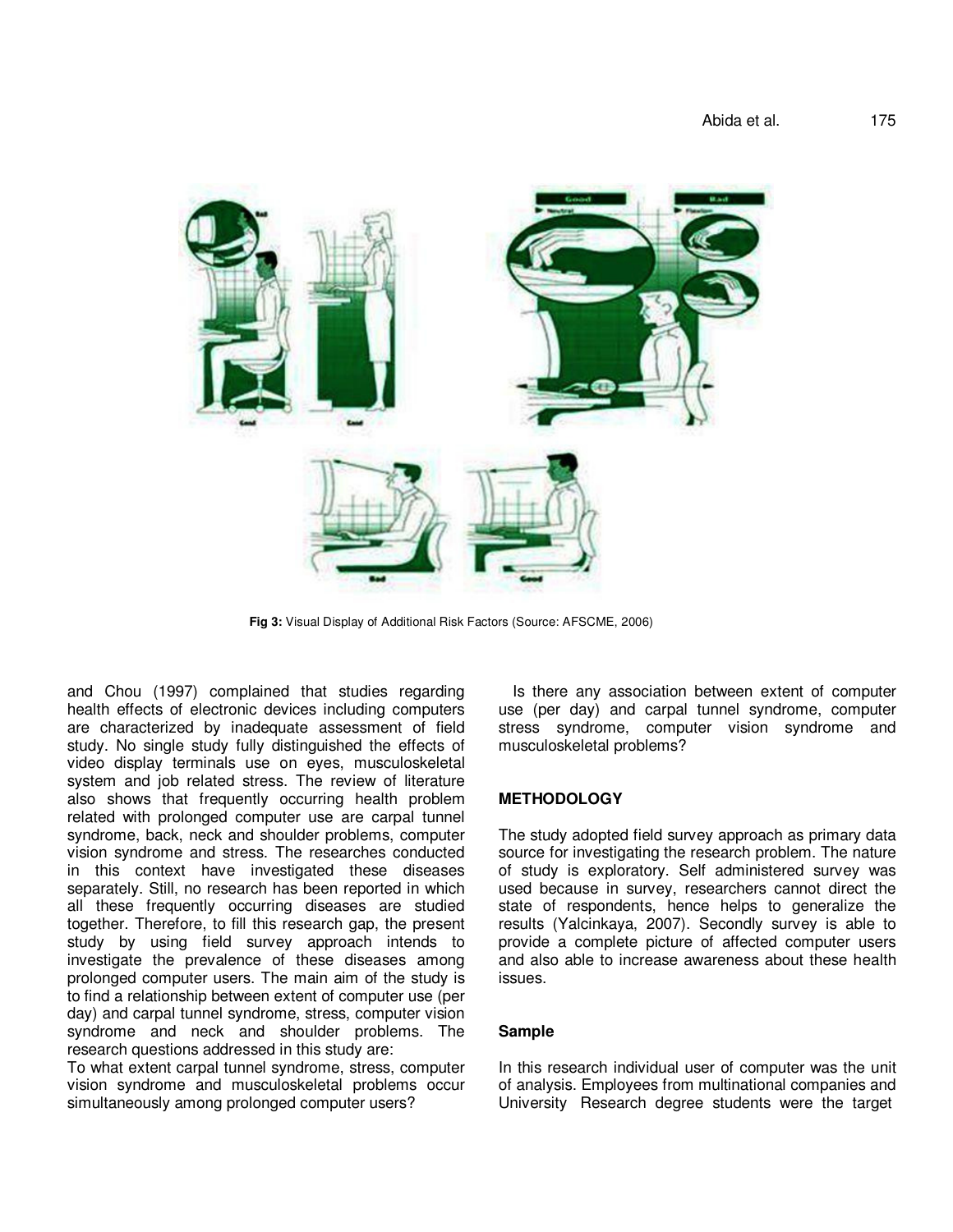**Table 2:** Demographic Information of Sample

| Category                  | Frequency   | Percentage  |
|---------------------------|-------------|-------------|
| Gender                    |             |             |
| Male                      | 71          | 59.2        |
| Female                    | 49          | 40.8        |
| Occupation                |             |             |
| Employee                  | 64          | 53.3        |
| Student                   | 22.5        | 27          |
| Both employee and student | 29          | 24.2        |
| Frequency of computer use |             |             |
| >2 Hours                  | 0           | 0           |
| 2-4 Hours                 | 27.5        | 33          |
| <4 Hours                  | 87          | 72.5        |
| Age                       |             |             |
| >25 years                 | $\mathbf 0$ | $\mathbf 0$ |
| 25-30 years               | 35.8        | 43          |
| <30 years                 | 77          | 64.2        |

population of this study. Research degree students were selected because it is assumed that they spend most of their time on the computer for conducting research work. Similarly employees from multinational companies were selected because at their workplaces computers are widely used as compared to local or government organizations. Purposive sampling technique was the sampling frame used in this research. This purposive sampling presents the advantages of choosing the sample according to specific characteristics and situations (Ellahi and Manarvi, 2010). Simple random sampling technique was used to choose the sample from the purposive sampling frame. The logic of purposive sampling method was to include those subjects who actually use computers daily. The original sample size for this study was 200 but only 120 out of 200 favorable responses were obtained. Researchers have supported this sample size.

### **Instrument**

Questionnaire as an instrument of this self administered field survey was used. In the questionnaire demographic information about occupation, gender, age and frequency of computer use was asked. Along with it respondents were asked to indicate all symptoms of diseases which they are experiencing.

# **RESULTS**

Out of 200, only 120 usable responses were received.

Thus, the response rate was 60%. After collecting the responses data were analyzed using SPSS 17 software. The demographic information of respondents shows that out of 120, majority were males (59.2%) while others (40.8%) were females. Responses in occupation category show that majority 53.3% were employees, 22.5% were students and 24.2% were both employees and students. Among 120 respondents majority 64.2% were above 30 years while remaining 35.8% were below 30 and were between 25- 30 years age. The frequency of computer use shows that 72.5% were those who use computer daily more than 4 hours while 27.5% use computers only for 2-4 hours daily. See table 2

### **Health Problems Results**

Respondents were asked to indicate all those symptoms which prevail in their case. After analyzing their responses, the categories of diseases were differentiated according to symptoms. The frequency distribution of respondents who indicate the presence of stress, carpal tunnel syndrome, computer vision syndrome and musculoskeletal disorders are shown in Figure 4 below. The data obtained from respondents clearly shows that majority of respondents (45%) are experiencing the entire health problems which are assumed to be associated with prolonged computer use. This is immediately followed by the problem of computer vision syndrome which constitutes almost 25%. It means that computer users who don't have all these health problems, they have computer vision syndrome. Similarly carpal tunnel syndrome and musculoskeletal disorders respondents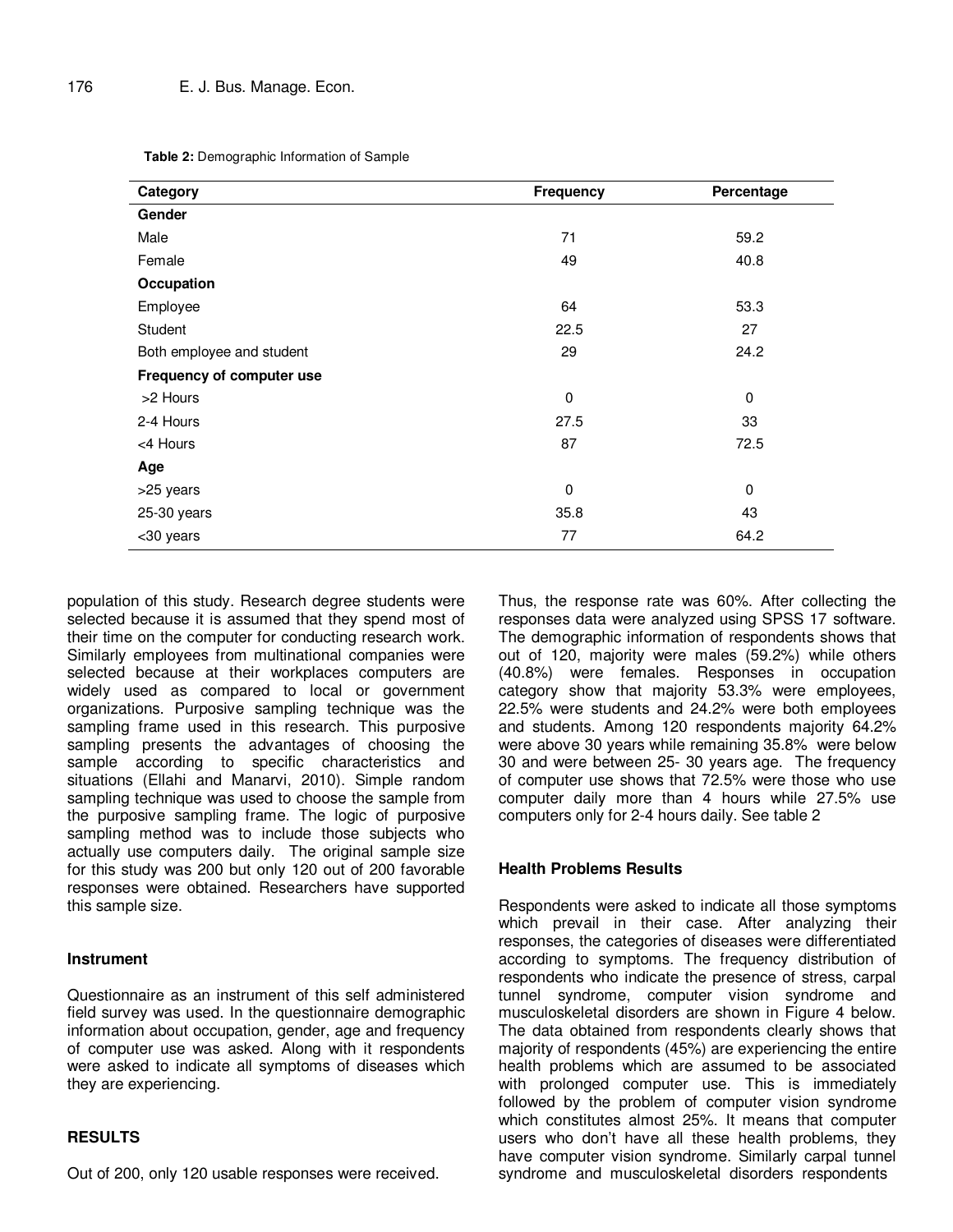

**Fig 4:** Frequency Distribution of Computer Associated Health Disorders



**Fig 5:** Causes of Computer Associated Health Disorders

are also considerable in size (i.e. 13.33%), while respondents who indicate that they have only computer stress syndrome problem are only 3.33%.

Now, as computer users are experiencing these computer associated health disorders, therefore it was necessary to obtain their opinion about the causes of these disorders. Frequency of their responses in Figure 5 shows that 49.17% computer users think that these problems are due to their use of computer. However there is also considerable size of respondents (33.33%) who are not aware of actual reason of these problems. Remaining 12.5% think that their health disorders are due to prolonged working in same postures, and only 5% think these are due to some other cause.

#### **Association between frequency of computer use and health disorders**

The association between frequency of computer use and health disorders in a simple way, is depicted in the line graph below. The line graph is chosen because it provides a comprehensive comparison of data variables by providing look and contrast in rise and decline in trends. In a simple way it is a set of numeric data plotted in x-y coordinate system and its visual characteristics clearly display how one variable is affected by the other as it increases or decreases. It also helps to make predictions about data results. The line graph in figure 6 clearly shows that computer users who use computer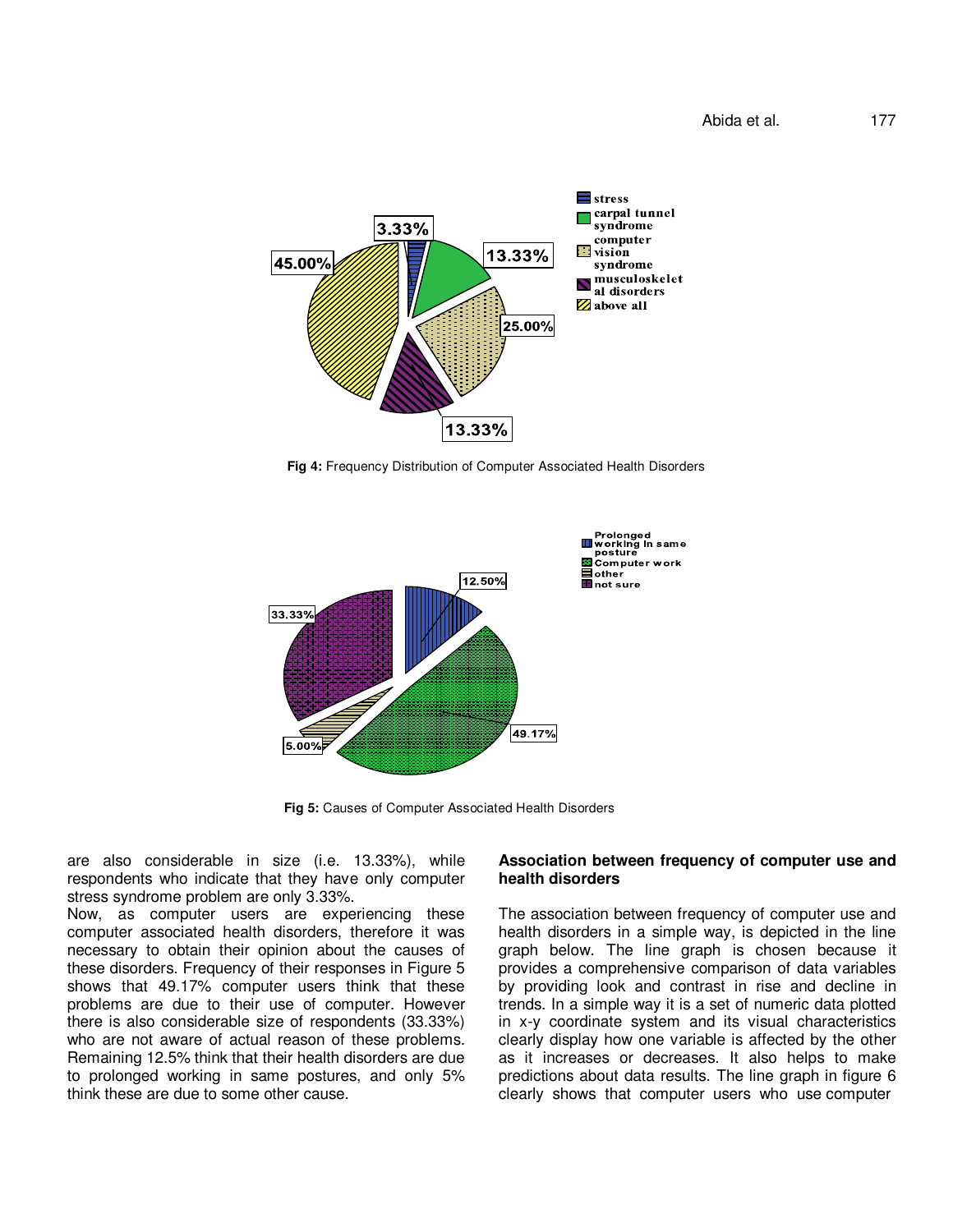

**Fig 6:** Association between Frequency of Computer Use and Health Disorders

more than four hours daily indicated symptoms of all four categories of computer related health disorders. Individually computer vision syndrome was reported highly among those who use computers more than four hours. Stress did not show a significant relationship with frequency of computer use. Carpal tunnel syndrome and musculoskeletal disorders have shown comparatively less significant relationship with frequency of computer use as compared to computer vision syndrome.

#### **Demographic Profile and Health Disorders**

The analysis of demographic information of respondents and reported health disorders in figure 7 shows that among females the frequency of stress (75%) is highest, followed by computer vision syndrome (53.3%), musculoskeletal disorder (25%) and carpal tunnel syndrome (18.8%). However, among males 81.3 % have carpal tunnel syndrome, 75% have musculoskeletal disorders, 46.7% have computer vision syndrome and only 25% have stress. On collective basis on health

disorders majority males have all diseases (more than 55%) while more than 40% females reported all problems.

On occupational basis 35.2% employees indicated presence of all diseases. On individual basis of disorders 25% employees have shown computer vision syndrome, 18.8% have shown carpal tunnel syndrome and musculoskeletal disorder. Only 10% have shown stress. Among students, majority (31.5%) have shown all problems, 20% reported stress and 12.5% have indicated carpal tunnel syndrome and musculoskeletal disorders respectively. Respondents who were both employees as well as students have confirm that among those 75% have computer vision syndrome, 70% have stress, 68% have carpal tunnel syndrome and musculoskeletal disorders and only 33.3% have all problems. See figure 8.

On age category basis respondents who are in age range of 25-30 years, have high computer vision syndrome (75%). Among remaining 56.3% have shown carpal tunnel syndrome and musculoskeletal disorders respectively, while 26.5% are having stress and only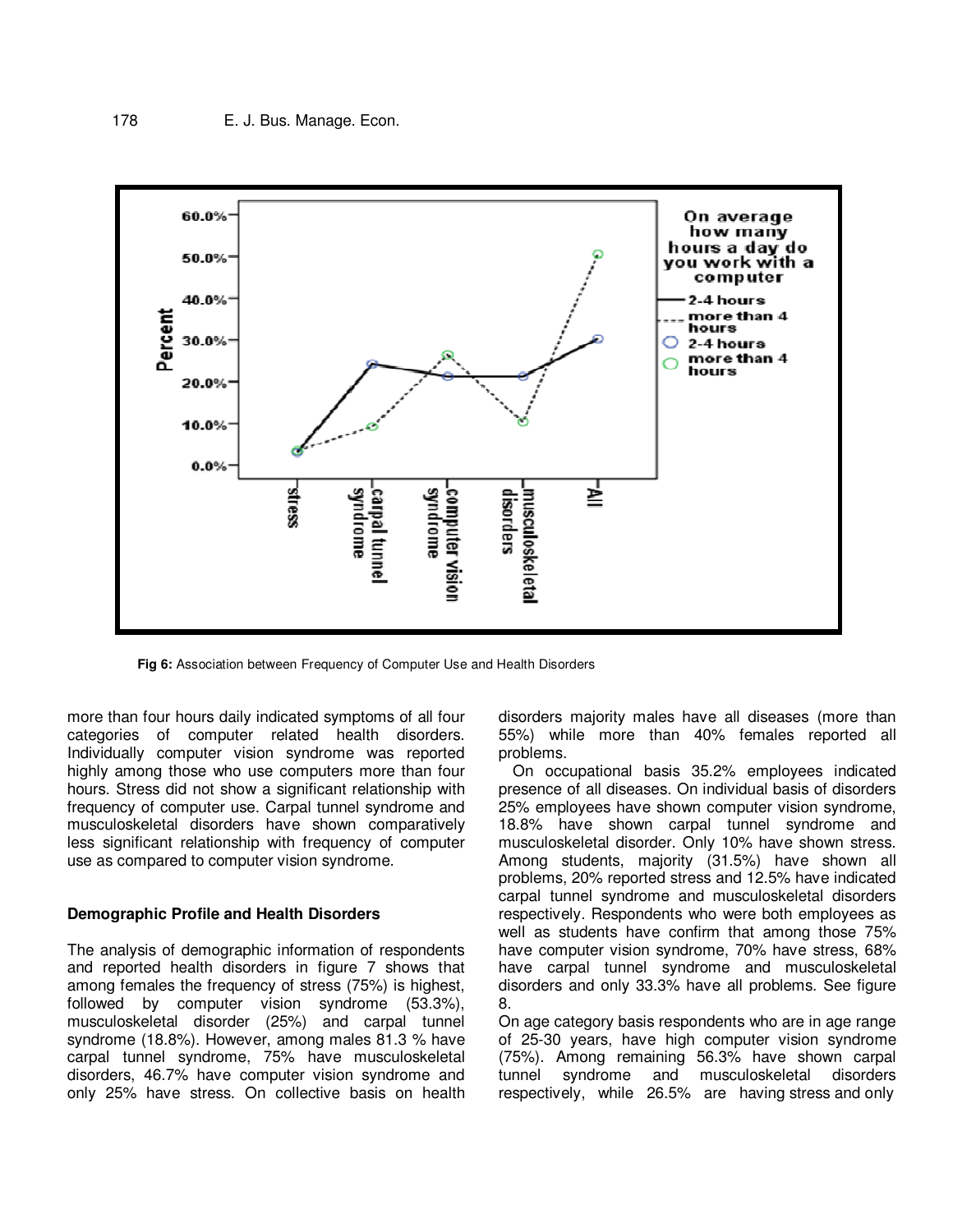

**Fig 7:** Gender and Health Disorders



**Fig 8:** Occupation and Health Disorders

25.9% are facing all health disorders. The other respondents who are of age more than 30 years, majority (74.1%) reported all problems, 73.3% have shown stress, 43.8% have shown carpal tunnel syndrome and musculoskeletal disorders and only 25% have computer vision syndrome. See figure 9.

#### **DISCUSSION**

Research question one: To what extent carpal tunnel syndrome, stress, computer vision syndrome and neck and shoulder problems occur simultaneously among prolonged computer users?

The study by using the survey approach tried to identify the trends of health disorders related to prolonged computer use. The results confirmed the prevalence of all investigated health disorders among employees and students. The presence of all disorders confirms the effects of electromagnetic field and additional risk factors like awkward posture on human health. A large number of respondents who are not facing all health disorders, are confronted with computer vision syndrome. It means that human eyes are at most risks than any other part of body. The number of respondents having symptoms of carpal tunnel syndrome and musculoskeletal disorders problems was equal. Stress was not reported in high frequency among respondents but it cannot be ignored.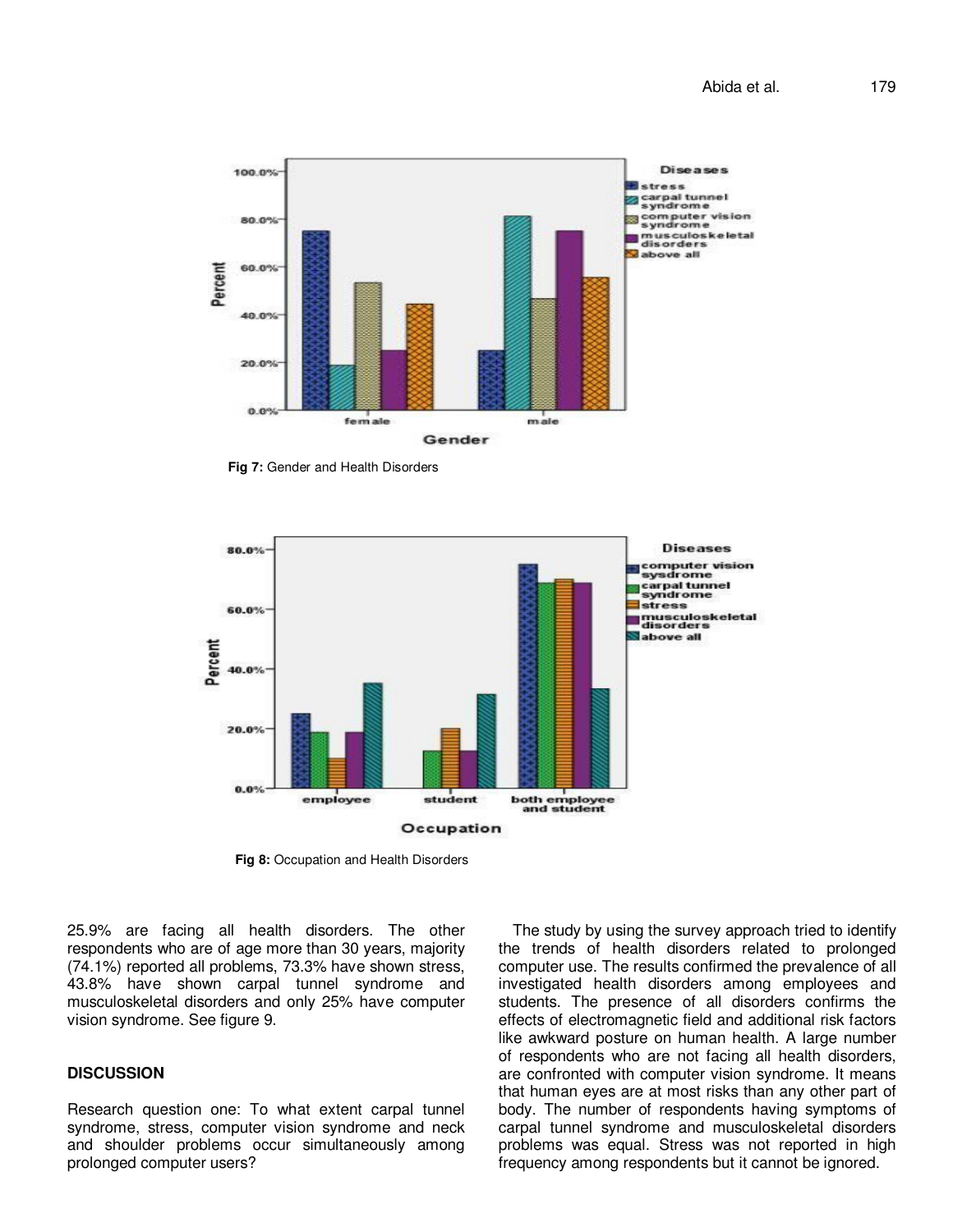

**Fig 9:** Age and Health Disorders

The prevalence of all disorders among majority of computer users provides answer to first research question. The question was about the simultaneous presence of carpal tunnel syndrome, computer related stress, computer vision syndrome and musculoskeletal disorders among computer users. It provides answer that among prolonged computer users, the simultaneous probability of these entire four computers related health disorders is high. It poses some serious threats for human health which need to be taken seriously.

Research Question two: Is there any association between extent of computer use (per day) and carpal tunnel syndrome, computer stress syndrome, computer vision syndrome and musculoskeletal problems?

The findings confirm that there is an association between frequency of computer use and prevalence of the entire four health disorders i.e. carpal tunnel syndrome, computer related stress, computer vision syndrome and musculoskeletal disorders among computer users. The data reported that users who use computers daily for more than four hours are more likely subjected to the risks of all these four health disorders. However, on an individual basis the findings show that musculoskeletal disorders and carpal tunnel syndrome was not very high among those who use computers more than four hours

daily. An assumption can be made that these two disorders are more related with awkward posture whether they work on computer or not. Computer vision syndrome was found comparatively higher among those who use computer more than four hours daily. This indicates the effects of computer screen in form of electromagnetic radiations and the disorders of carpal tunnel syndrome and musculoskeletal disorders indicates the additional risk factors such as working with bent wrists, a lack of rest for the hands and wrists etc and improper placement of work materials such as computer chair.

It was found in the study that males are experiencing computer related disorders more than females. Individuals who are employee as well as student are more subjected to computer vision syndrome as compared to other disorders. This may be because they spend more time on computers and are directly subjected to ionizing radiation from computers. Individuals who are employees experience almost all problems. Similarly Respondents of age between 25-30 are more subjected to computer vision syndrome and individuals of age more than 30 are more likely to experience all the problems simultaneously.

In order to check the awareness level of users about effects of prolonged computer use, they were asked to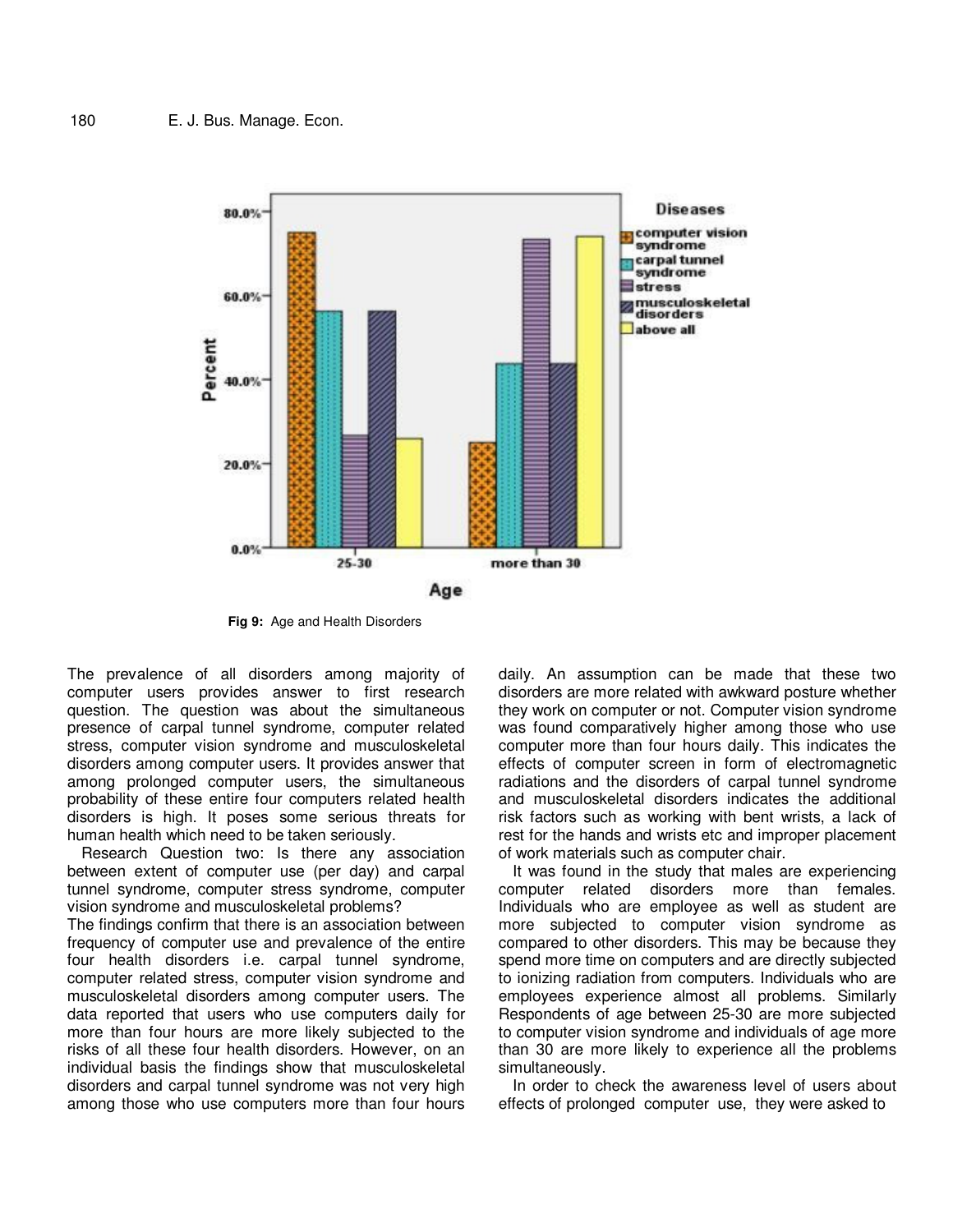indicate the cause of their health disorder. It was interesting to observe that majority are aware of the

effects of computer use, and they regard computer work as a cause of their health disorder. This awareness is particularly useful in the sense that if any safety measures are introduced to computer users in order to minimize or prevent further hazardous effects on health. Thus, finding of study are:

Computer related health disorders such as carpal tunnel syndrome, stress, computer vision syndrome and neck and shoulder problems can occur simultaneously among prolonged computer users.

Computer users who use computer daily for more than four hours are more likely subjected to the risks of all these four health disorders.

The simultaneous occurrence of carpal tunnel syndrome, stress, computer vision syndrome and musculoskeletal disorders is more among males than females.

The simultaneous occurrence of carpal tunnel syndrome, stress, computer vision syndrome and musculoskeletal disorders is more among employees than students and those who are both employees and students.

Computer users of age more than 30 years are more likely to experience carpal tunnel syndrome, stress, computer vision syndrome and musculoskeletal disorders simultaneously.

Computer users of age between 25-30 years are more exposed to the risks of computer vision syndrome.

### **Conclusion**

This study has made an attempt to investigate the simultaneous pervasiveness of the most common computer related disorders among computer users which are carpal tunnel syndrome, computer related stress, computer vision syndrome and musculoskeletal disorders. Employees are current and students are future assets for companies. The revolution of computerized workplace is creating certain health risks for both employees and students. This study is relevant to industry because employees' jobs are making them sick, in turn placing huge burden for organizations. Organizations can provide training of ergonomics to employees, thus, ensuring safety of its human assets. By analyzing the results and findings, it is concluded that

Prolonged computer use (i-e more than four hours daily) creates several problems for its users.

The simultaneous occurrence of several health problems associated with computer use among human beings means that human body is continuously subjected to more and more risks.

By sitting in front of a computer, the individual actually enters into the room of biological menace. His hands, wrist, neck, shoulders, back, brain and most importantly

eyes are captured by the invisible chains of carpal tunnel syndrome, computer related stress, computer vision syndrome and musculoskeletal disorders.

The study further concludes that as the dependence of human beings on technology is increasing, the dangers for human health are also getting enhanced day by day. Man is planning to conquer the universe with the help of new technology, but at the same time his biological system is being kidnapped by some silent forces of these technologies, and man is actually paying the ransom in the form of his health.

The study also concludes that the proper position of work material like chair, keyboard and mouse etc are crucial for human health. It means that by observing some rules of using computers, minimizing and treating of these risks are possible.

Organizations should also pay attention to this issue because healthy employees mean healthy productivity. We believe that only reporting the problems is actually half the picture of this research. By providing real world practical solutions we can complete this picture. Day and night is a universal phenomenon and the journey from problem to solutions is actually moving from darkness to light. For the problem of unsafe and uncomfortable computer work, there are some areas that need attention. These recommendations for safe and comfortable computer workplace are displayed in figure 10. Thus:

The recommended distance as shown in figure 10 between eyes and computer screen helps to prevent computer vision syndrome.

Similarly the proper positioning of the keyboard, mouse and hand helps to avoid carpal tunnel syndrome and use of proper chair and sitting position aids in putting off musculoskeletal disorders.

For preventing employees' absenteeism and increasing employees' productivity organizations must pay a little more focus to this area.

By creating awareness and providing on the job training about proper ergonomics can bring considerable benefits for organizations in form of workers productivity.

For individuals, use of computer screen protectors and computer glasses is also suggested.

This study has some limitations. First, it has biasness' of methods associated with survey research because the study relied on a single source of data gathering i.e. questionnaire. Secondly the sample size is small. Thirdly, the study could not investigate the presence of other effects like skin ageing, cancer, malfunctioning of endocrine glands, premature aging, tumors, and cancers. Fourth, the study lacks in the context of strong empirical or statistical assessment about the relation of computer use with health disorders. Future research should be conducted with rigorous methodologies. A longitudinal study is also suggested to reveal the exact amount of effects of computer use on skin ageing, cancer, malfunctioning of endocrine glands, premature aging, tumors, cancers, computer vision syndrome, carpal